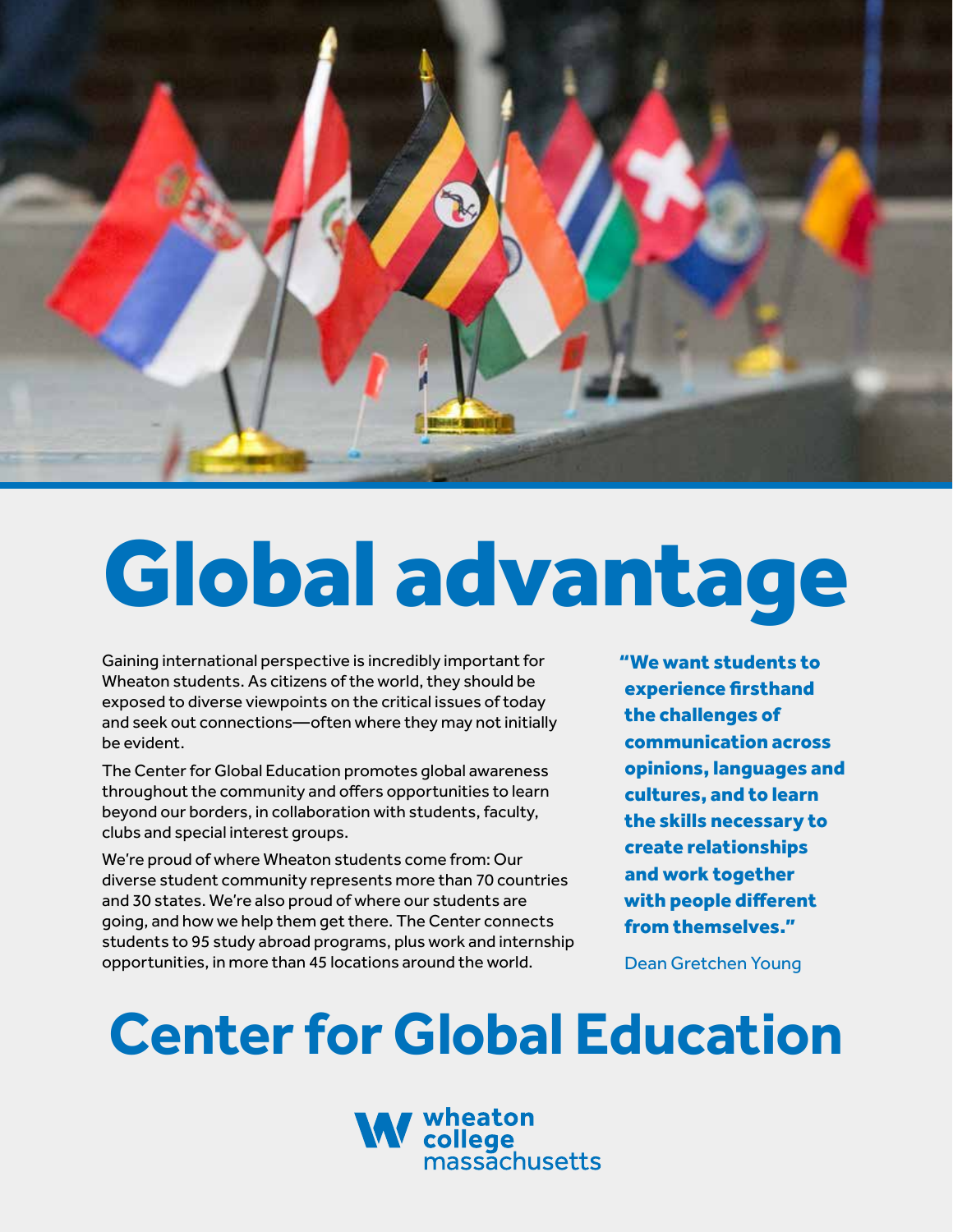### International student services

International students bring unique perspectives to a college campus, and Wheaton is home to approximately 200 international students—about 12 percent of our student body.

The Center for Global Education is here to help ensure the success of this talented group of students, while preparing them for employment, graduate school and global citizenship.

Recent campus and regional programming for international students has included:

- •  International student orientation
- • Community ambassador program
- • Employment workshops
- • International Bazaar
- • Wheaton World Cup
- • Off campus events including Red Sox games and apple picking
- • Academic success workshops
- • Funding and support for cultural events

### Study abroad

The number of Wheaton students who study abroad is consistently high. During the last 10 years, on average, 45 percent of the student body participated in an overseas program of study. And with a variety of programs to choose from—lasting from a few weeks to a full year—every Wheaton student can find a study abroad experience to complement their personal interests and goals.

Students have opportunities to conduct independent research or an internship while abroad, and to build relationships with world-renowned faculty in their fields. Wheaton also offers a growing number of short-term faculty-led programs, offered during the January and summer breaks.

Among Wheaton's study abroad options is a unique semester abroad program in the Kingdom of Bhutan, offered every fall. Wheaton in Bhutan provides unparalleled opportunities for its participants to learn in a place where tradition meets transition.



**International Bazaar**



This partnership with Bhutan's Royal Thimphu College is open to both Wheaton and non-Wheaton students. All participants enjoy a highly personalized, intimate educational experience led by a Wheaton professor who is in residence there for the semester.

Many of our study abroad students go on to win Fulbright or Marshall scholarships and other prestigious awards that allow them to further their international endeavors.

### Learn more about Wheaton in Bhutan

wheatoncollege.edu/wheaton-in-bhutan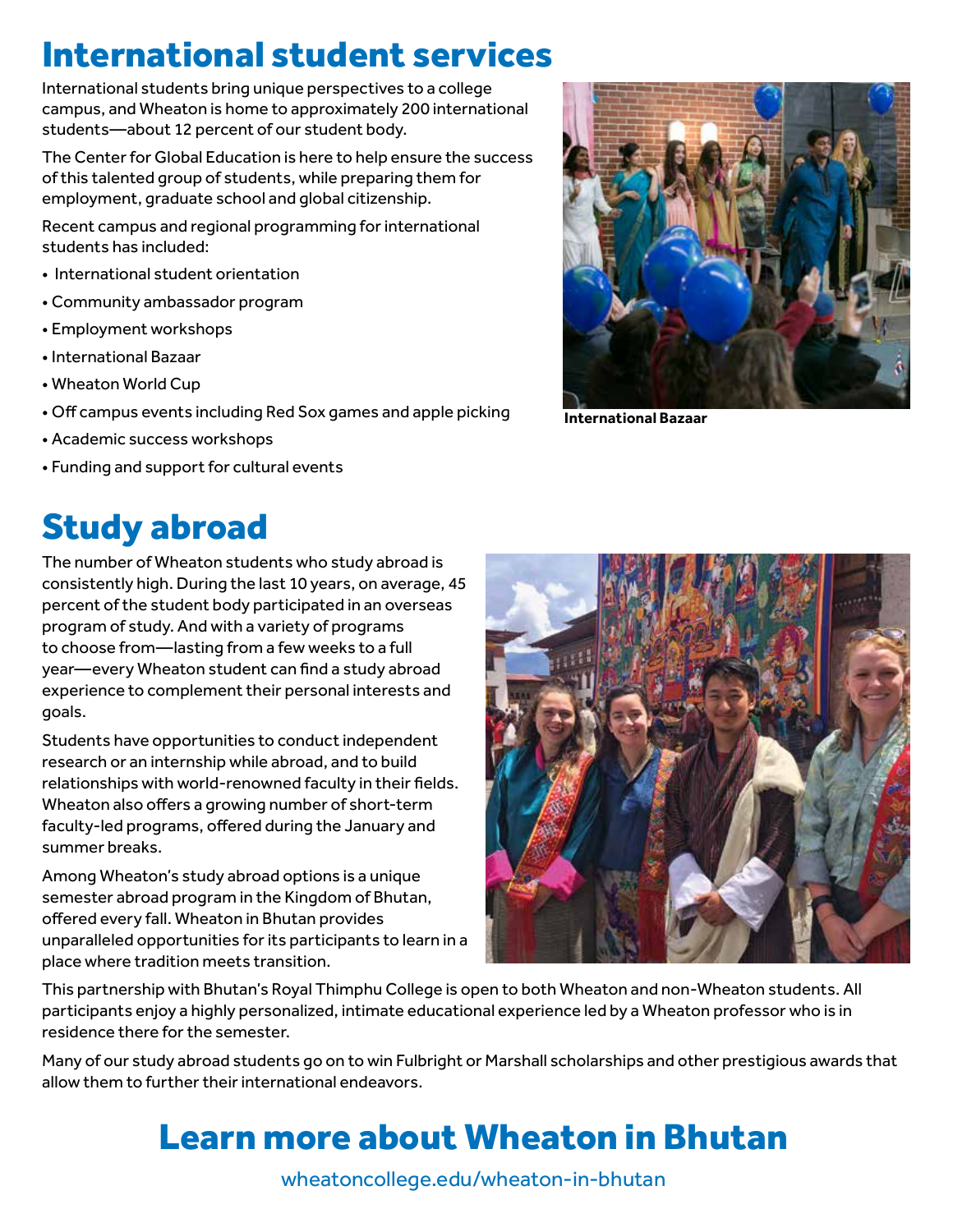# Fast facts



**25%**

43% of the Class of 2017 studied abroad

25% of students conducted an internship or independent research project while studying abroad in 2016-17

**21%**

21% of 2016-17 Wheaton-funded internships were international

## 215+

students have received national fellowships, including the Rhodes, Marshall, Watson and Fulbright, since 2000

> 200+ on campus

study abroad programs in 95 45 locations

countries around the world where Wheaton alumni live

#### 6 faculty-led,

short-term study abroad trips to

- Ghana
- Iceland
- Ireland
- South Africa
- Tanzania
- Trinidad

#### Top 5 destinations

2016–17 study abroad countries

- United Kingdom
- Denmark
- Spain
- Ireland
- New Zealand